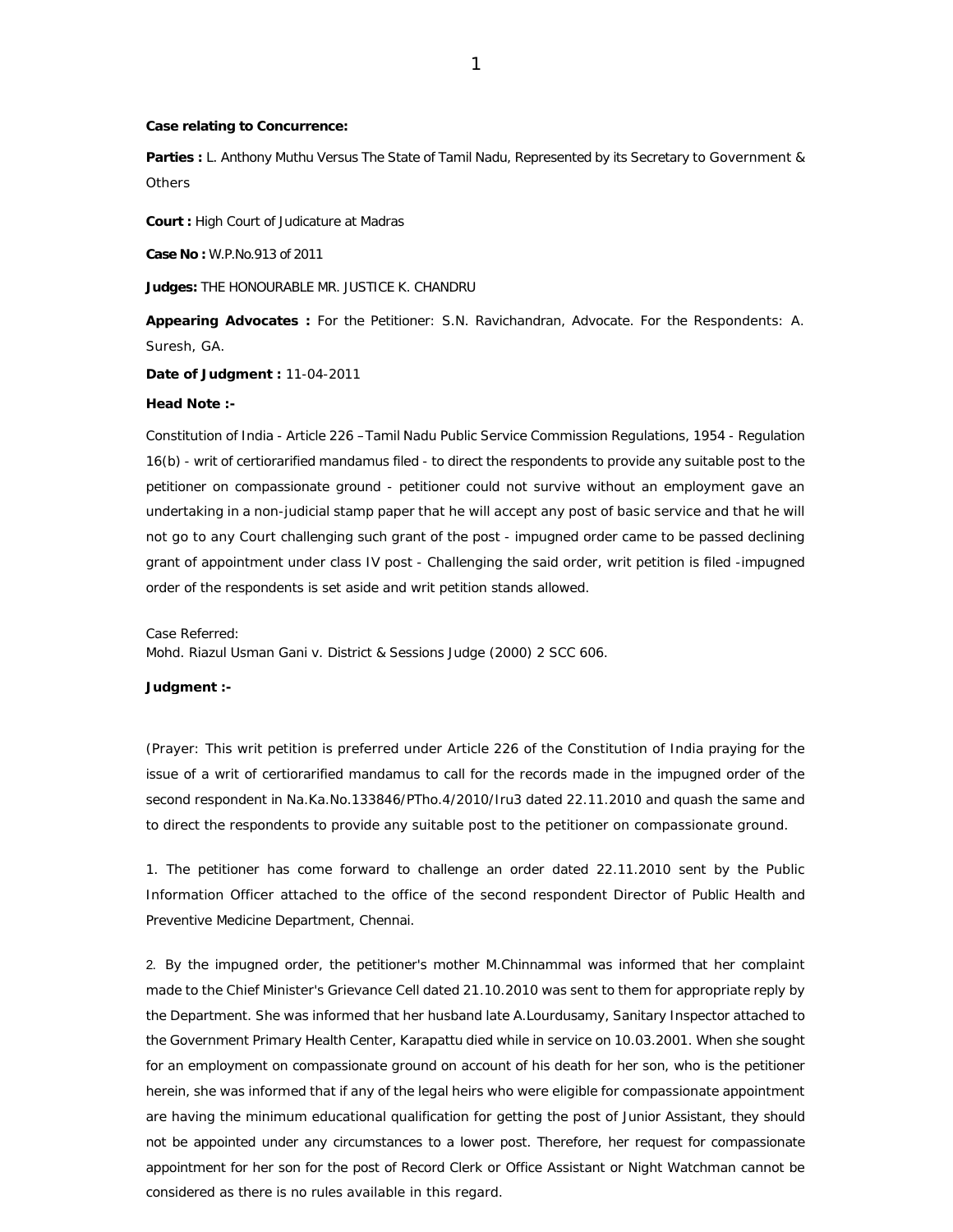3. It is necessary to set out the following admitted facts in this case. The petitioner's father who was working as a Sanitary Inspector died on 10.03.2001. On 07.09.2001, the petitioner sent a representation to the second respondent enclosing all the necessary documents including his elder brother's No Objection Certificate, who was serving in the Indian Army. While the application was under consideration by the respondents, the petitioner informed the respondents that as he is not getting the post of Junior Assistant all these years, he is made to do odd jobs including working in a hotel and that his family is suffering from acute economic circumstances. Hence, he requested that his case may be considered for any post under basic service.

4. On receipt of his request, the third respondent sent a letter to the second respondent dated 09.01.2009 stating that the case of the petitioner was in the waiting list. But in the meanwhile, his request for appointment in any post in basic service can be considered. In response to the request made by the third respondent, the second respondent negatived the said claim in the light of G.O.Ms.No.1499 Labour and Employment Department, dated, 03.08.1989, wherein, it was stated that a person who is eligible to be appointed as Junior Assistant should not be appointed to any basic service.

5. The petitioner was informed by the second respondent by a further letter dated 08.12.2009 stating that he cannot be granted any appointment even in the post of Driver quoting the very same G.O.Ms.No.1499 dated 03.08.1989. The petitioner in the meanwhile as he could not survive without an employment gave an undertaking in a non-judicial stamp paper that he will accept any post of basic service and that he will not go to any Court challenging such grant of the post. It is for this letter, the impugned order dated 22.11.2010 came to be passed declining grant of appointment under class IV post. Challenging the said order, the present writ petition is filed.

6. When the mater came up on 19.01.2011, the learned Government was directed to take notice. On such notice, the second respondent had filed a counter affidavit dated 24.02.2011. In the counter affidavit, it was claimed that the dependents of the deceased government servants who died upto 1998 while in service have been granted employment upto Serial.No.194. The petitioner's serial number is 313. His turn for grant of appointment has not reached. In paragraph 6 of the counter, it was averred as follows:-"6. It is respectfully submitted that as per the orders issued in G.O.Ms.No.1499, Labour and Employment (Q1) Department dated 3.8.1989, the appointing authorities under no circumstances should appoint a dependent to a lower post when the dependent possess the qualifications required for the post of Junior Assistant/Typist."

7. Since the stand of the respondents was solely based upon G.O.Ms.No.1499, Labour and Employment Department, dated 03.08.1989, it is necessary to refer to the entire Government Order:

"According to the orders issued in the G.O first read above, a dependent of the deceased Govt. servant can be appointed on compassionate grounds to a post which falls outside the purview of TNPSC. In the G.O. Second read above, the concession has been extended to posts falling within the purview of TNPSC also. According to the G.O third read above, Record Clerks already appointed on compassionate grounds if they are qualified for appointments as Junior Assistants at the time of initial appointment can be appointed as Junior Assistants by direct recruitment after obtaining the concurrence of the TNPSC under the latter part of Regulation 16(b) of the Tamil Nadu Public Service Commission Regulations,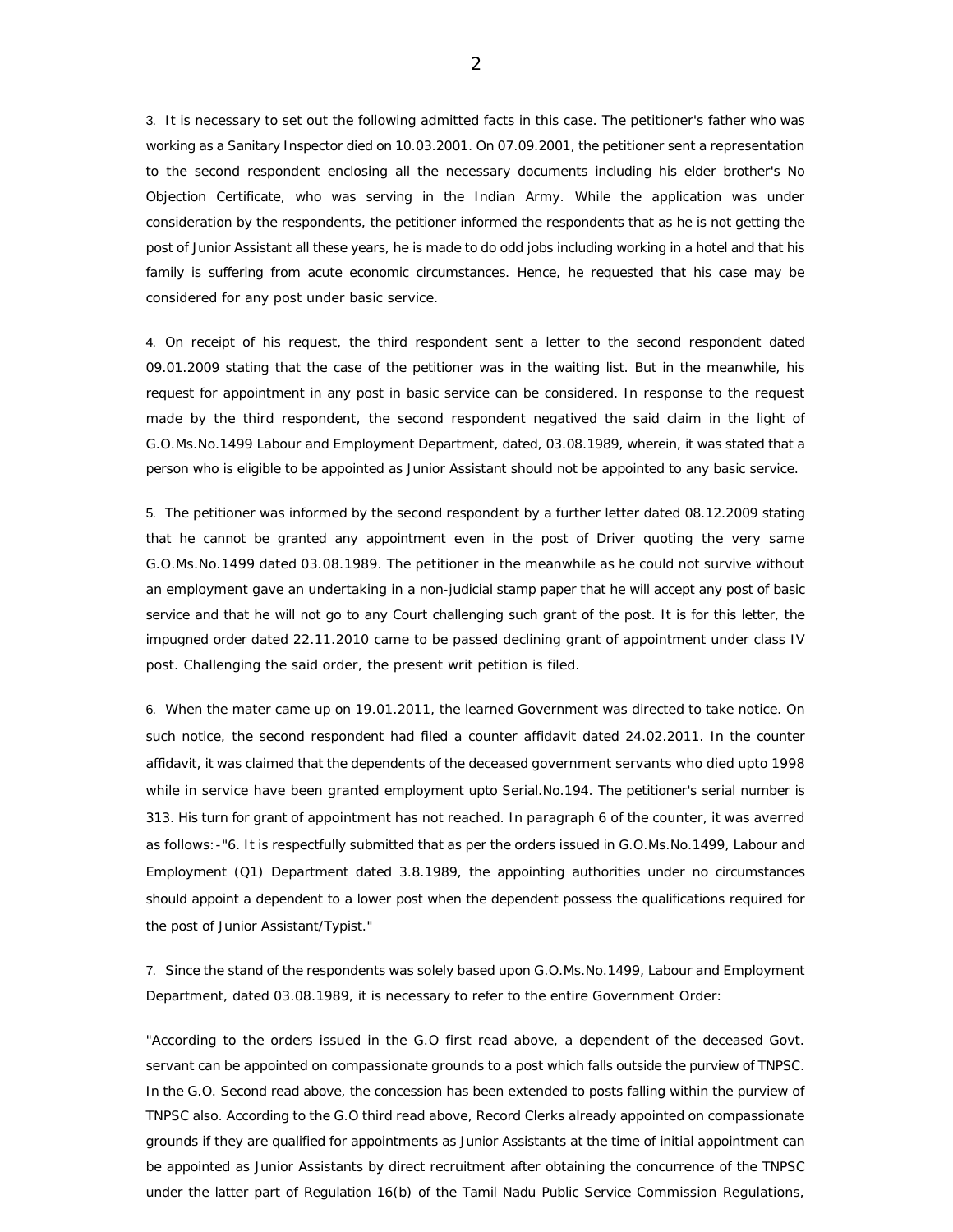1954.

2. Based on the orders issued in the G.O. third read above a dependent appointed as Record Clerk on compassionate grounds is eligible for appointment as Junior Assistant, but a dependent appointed as Office Assistant is not considered for appointment as Junior Assistant even though both were having the qualification for Junior Assistant at the time of appointment to a lower post. This amounts to discrimination. Therefore, the Government have examined the proposal in detail to remove the discontent among the dependents appointed as Basic servants and accordingly issue the following clarifications.

(1) A dependent appointed to a lower post like record clerk, Office Assistant and Sweeper on compassionate grounds but possess the qualification required for the post of Junior Assistant at the time of initial appointment to a lower post may be appointed as Junior Assistant/Typist. This concession is allowed only to those who have already been appointed to a lower post like Record Clerk, Office Assistant, Sweeper etc. The dependents should satisfy the conditions prescribed for consideration of appointment under compassionate grounds at the time of their appointment as Junior Assistant, Typist etc.

(ii) If the dependents who are appointed to lower posts like Sweeper, Office Assistant and Record Clerk with ref. to their qualifications possessed at the time of their initial appointment and subsequently acquire qualifications prescribed for appointment as Junior Assistant/Typist they can be considered for appointment as Junior Assistant/Typist only with reference to Special Rules governing the post of Junior Assistant/Typist and not with reference to the scheme of providing employment assistance on compassionate grounds.

(ii)The appointing authorities under no circumstances should appoint a dependent to a lower post when the dependent possess the qualifications required for the post of Junior Assistant/Typist on the ground of non availability of vacancy in the office or department or the dependents not willing to work in other departments. In such circumstances they should follow the existing procedure of approaching the Collector of district for providing a suitable vacancy as suggested in G.O.Ms.No1179 P & AR dt.17.10.79."

#### (Emphasis added)

8. It is not clear as to how the said Government Order stands in the way of respondents in considering the case of the petitioner especially when he had given an undertaking that even though he has higher qualification, he will not challenge the grant of such appointment to a lower post since he is in dire need of employment due to poverty. It is not stated that the petitioner suffers from any other disqualification even on the ground that his elder brother was serving in Indian Army.

9. Mr.S.N.Ravichandran, learned counsel for the petitioner produced an order of the Government in G.O.Ms.No.1044 Labour and Employment Department dated 23.11.1990 wherein an amendment has been made to the earlier GO which reads as follows:-"The following paragraph shall be incorporated to para 3(i) in G.O.Ms.No.998, Labour and Employment dated 02.05.1981.

"3(i) Provided, that if any of the dependent/Dependents of deceased Government servant is/are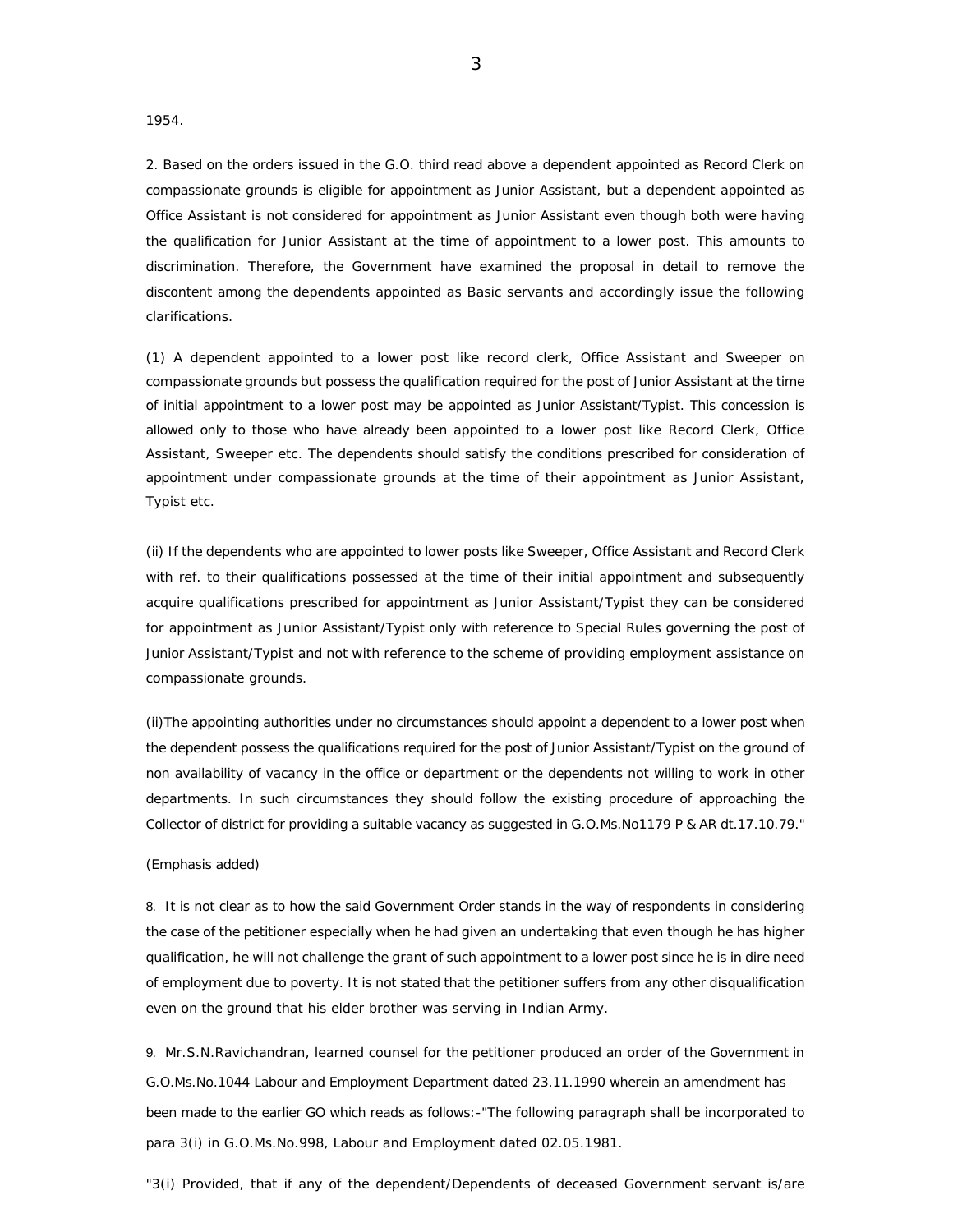employed in Military service, any one of the other dependents is eligible for appointment in Government Departments and Government Undertaking under compassionate Grounds".

Therefore, what stands in the way of the petitioner getting an employment is the so called higher qualification obtained by him, which is only an SSLC pass.

10. The Supreme Court while considering the scheme for employment on compassionate grounds in respect of the Rule made by the UP Government vide its judgment in Director of Education (Secondary) and another v. Pushpendra Kumar and others reported in (1998) 5 SCC 192 in Paragraph 10, observed as follows:-

"10. ... Having regard to the fact that there are a large number of posts falling vacant in Class IV and appointment on these posts is made by direct recruitment, the object underlying the provision for giving employment to a dependant of a person employed on teaching/non-teaching staff who dies in harness would be achieved if the said provision in the Regulations is construed to mean that in the matter of appointment of a dependant of a teaching/non-teaching staff in a non-government recognised aided institution dying in harness if a post in Class III is not available in the institution in which the deceased employee was employed or in any other institution in the district, the dependant would be appointed on a Class IV post in the institution in which the deceased employee was employed and for that purpose a supernumerary post in Class IV may be created. If the Regulations are thus construed, the respondent-applicants could only be appointed on a Class IV post and they could not seek a direction for being appointed on a Class III post and for creation of supernumerary post in Class III for that purpose..."

# (Emphasis added)

11. Though in that case, the Supreme Court did not deal with the issue raised in the case on hand, but yet the Supreme Court observed that if a person is holding a higher qualification and if a post commensurate with his qualification was not available, then there was no impediment for such candidate to be appointed against a lower post also.

12. The learned counsel also referred to a judgment of the Supreme Court in Mohd. Riazul Usman Gani v. District & Sessions Judge reported in (2000) 2 SCC 606, for contending that a higher qualification should not be a ground to deny an employment to a lower post. In this context, he placed reliance upon paragraphs 20 and 21, which reads as follows:-

 "20. If an employee does not perform the duties attached to the post disciplinary proceedings can certainly be taken against him. An employer cannot throw up his hands in despair and devise a method denying appointments to a person who otherwise meets the requisite qualifications on the ground that if appointed, he would not perform his duties. Qualification prescribed is minimum. Higher qualification cannot become a disadvantage to the candidate.